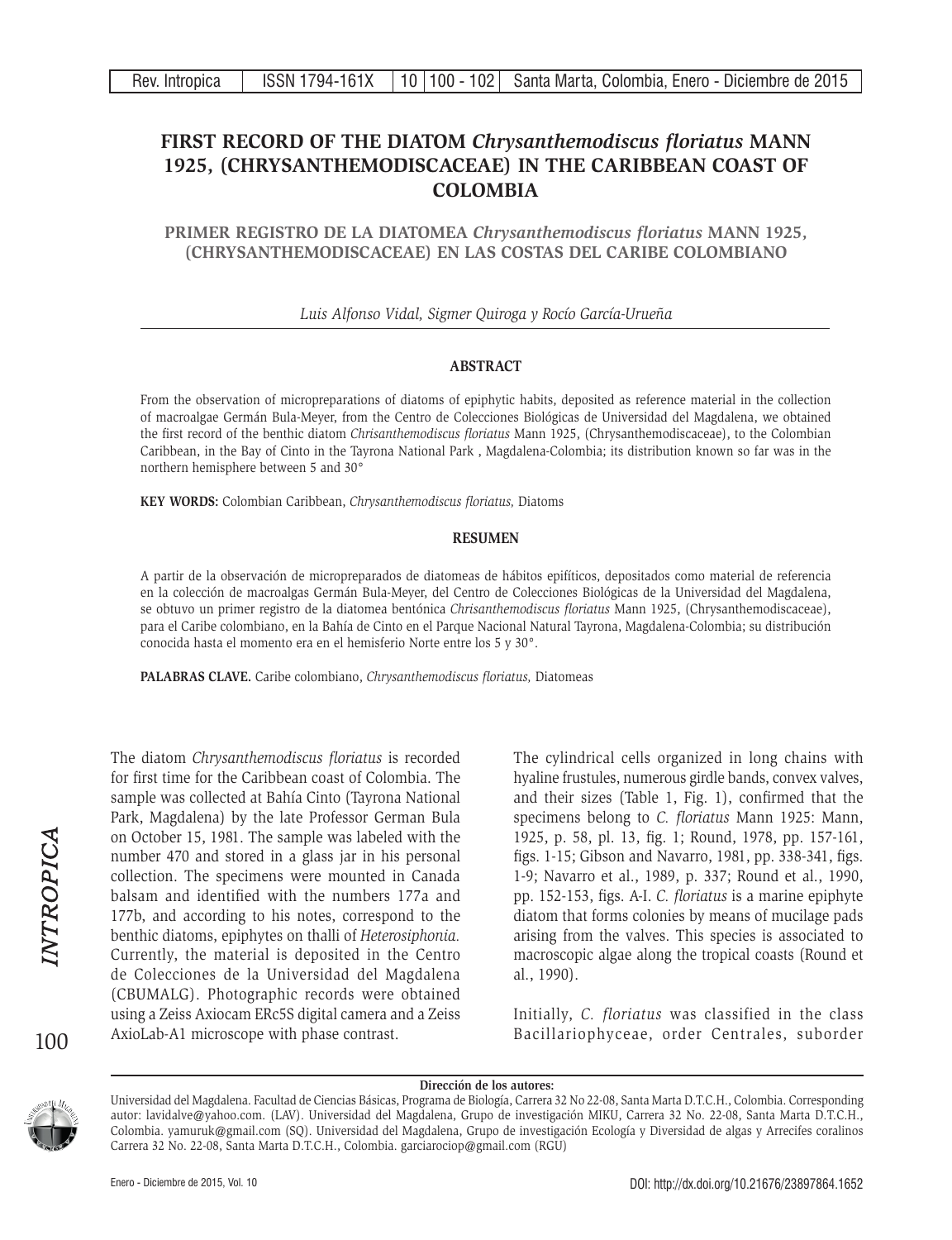Biddulphiinea, family Biddulphiaceae, subfamily Stictodiscoideae (Simonsen, 1979, p. 28; Navarro et al., 1989). Currently, *C. floriatus* belongs to the class

Coscinodiscophyceae, order Chrysanthemodiscales, family Chrysanthemodiscaceae (Round, 1978; Round et al., 1990; Navarro and Hernández-Becerril, 1997).

Table 1. Sizes of *Chrisanthemodiscus floriatus* from five different cells. All measurements are given in micrometers except by the striae density, which corresponds to the number of striae in 10  $\mu$ m.

| No. | Slide number | Celular diameter | Pervalvar width | Girdle bands width | Striae density |
|-----|--------------|------------------|-----------------|--------------------|----------------|
|     | 177a         | 100              | 300             | 18                 | 16             |
| 2   | 177a         | 88               | 280             |                    |                |
| 3   | 177a         |                  |                 |                    | 14             |
| 4   | 177b         | 75               | 260             |                    |                |
| 5   | 177b         | 120              | 212             |                    |                |
|     |              | 75-120           | 212-300         | 18                 | $14 - 16$      |



Figure 1. Photographic records of *Chrisanthemodiscus floriatus.*  A) Colonies of cells forming chains; girdle view (obj. 10X). B) Single cell in girdle view (obj. 40X). C) Detail of the areolae in the girdle band, girdle view (obj. 100X).

In the Caribbean, this species has been recorded for Isla Caja de Muertos in Puerto Rico (Navarro et al., 1989). Herein, we expand its geographic distribution to the Colombian Caribbean coast. *C. floriatus* is also reported in the continental shelf and slope of the east coast of Florida near to West Palm Beach (Gibson and Navarro, 1981). In the Pacific, it has been found in Oahu, Hawai (Round, 1978); Philippines (Mann, 1925) and Japan (mentioned in Round et al., 1990). In the Indian Ocean, in the coast of Oman (mentioned in Round et al., 1990).

Although, there are few records of *C. floriatus*  worldwide, it is possible that this species has a wider distribution. The few records of benthic marine diatoms may be due to the limited number of studies that study these species, as well as the fragility of these diatoms and the transparence of their frustules (figs. 1A and 1B), could explain the existence of only few records.

# ACKNOWLEDGEMENTS

This is scientific contribution No. 2 from Centro de Colecciones Biológicas de la Universidad del Magdalena.

## **REFERENCES**

Gibson, R.A. and Navarro J.N. 1981. *Chrysanthemodiscus floriatus* (Bacillariophyceae) a new record for the Atlantic Ocean with comments on its structure. *Phycologia* 20(4): 338-341.

Mann, A. 1925. *Marine diatoms of the Philippine Islands. Contributions to the biology of the Philippine Archipielago and adjacent regions.* Smitsonian Institution. Unit. Stat. Nat. Mus. 100(6), part, 1.

Navarro, J.N and Hernández-Becerril D.U. 1997. *Listados florísticos de México. XV. Check list of marine diatoms from the Caribbean Sea.* UNAM. Edit. Cromacolor. Mexico D.F.

101